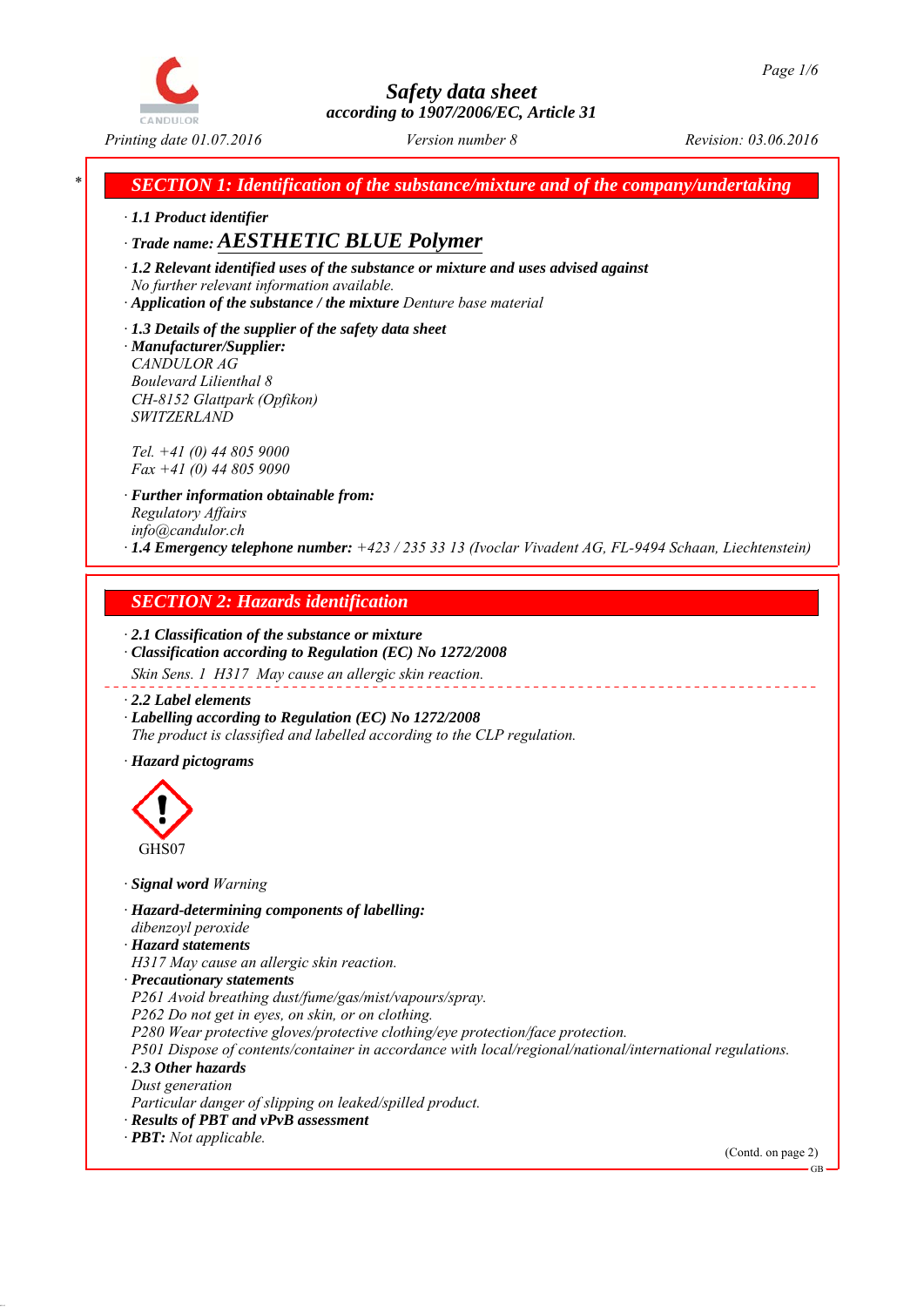*Printing date 01.07.2016 Revision: 03.06.2016 Version number 8*

# *Trade name: AESTHETIC BLUE Polymer*

(Contd. of page 1)

*1-<2.5%*

*∙ vPvB: Not applicable.*

## *SECTION 3: Composition/information on ingredients*

*∙ 3.2 Chemical characterisation: Mixtures*

*∙ Description: > 95% polymethylmethacrylate*

*∙ Dangerous components:*

*CAS: 94-36-0 dibenzoyl peroxide*

*EINECS: 202-327-6 Org. Perox. B, H241; Eye Irrit. 2, H319; Skin Sens. 1, H317*

*∙ Additional information: For the wording of the listed hazard phrases refer to section 16.*

### *\* SECTION 4: First aid measures*

*∙ 4.1 Description of first aid measures*

*∙ General information: No special measures required.*

- *∙ After inhalation: Supply fresh air and to be sure call for a doctor.*
- *∙ After skin contact: Rinse with water.*
- *∙ After eye contact: Rinse opened eye for several minutes under running water. Then consult a doctor.*
- *∙ After swallowing:*

*Rinse out mouth and then drink plenty of water.*

- *If symptoms persist consult doctor.*
- *∙ 4.2 Most important symptoms and effects, both acute and delayed No further relevant information available.*

*∙ 4.3 Indication of any immediate medical attention and special treatment needed*

*No further relevant information available.*

# *SECTION 5: Firefighting measures*

*∙ 5.1 Extinguishing media*

*∙ Suitable extinguishing agents:*

*CO2, powder or water spray. Fight larger fires with water spray or alcohol resistant foam.*

- *∙ 5.2 Special hazards arising from the substance or mixture No further relevant information available.*
- *∙ 5.3 Advice for firefighters*
- *∙ Protective equipment: No special measures required.*

### *SECTION 6: Accidental release measures*

- *∙ 6.1 Personal precautions, protective equipment and emergency procedures Not required.*
- *∙ 6.2 Environmental precautions: Do not allow to enter sewers/ surface or ground water.*
- *∙ 6.3 Methods and material for containment and cleaning up: Pick up mechanically.*
- *∙ 6.4 Reference to other sections*
- *See Section 7 for information on safe handling.*

*See Section 8 for information on personal protection equipment.*

*See Section 13 for disposal information.*

### *SECTION 7: Handling and storage*

*∙ 7.1 Precautions for safe handling*

*Only adequately trained personnel should handle this product. For use in dentistry only.*

*∙ Information about fire - and explosion protection: No special measures required.*

(Contd. on page 3)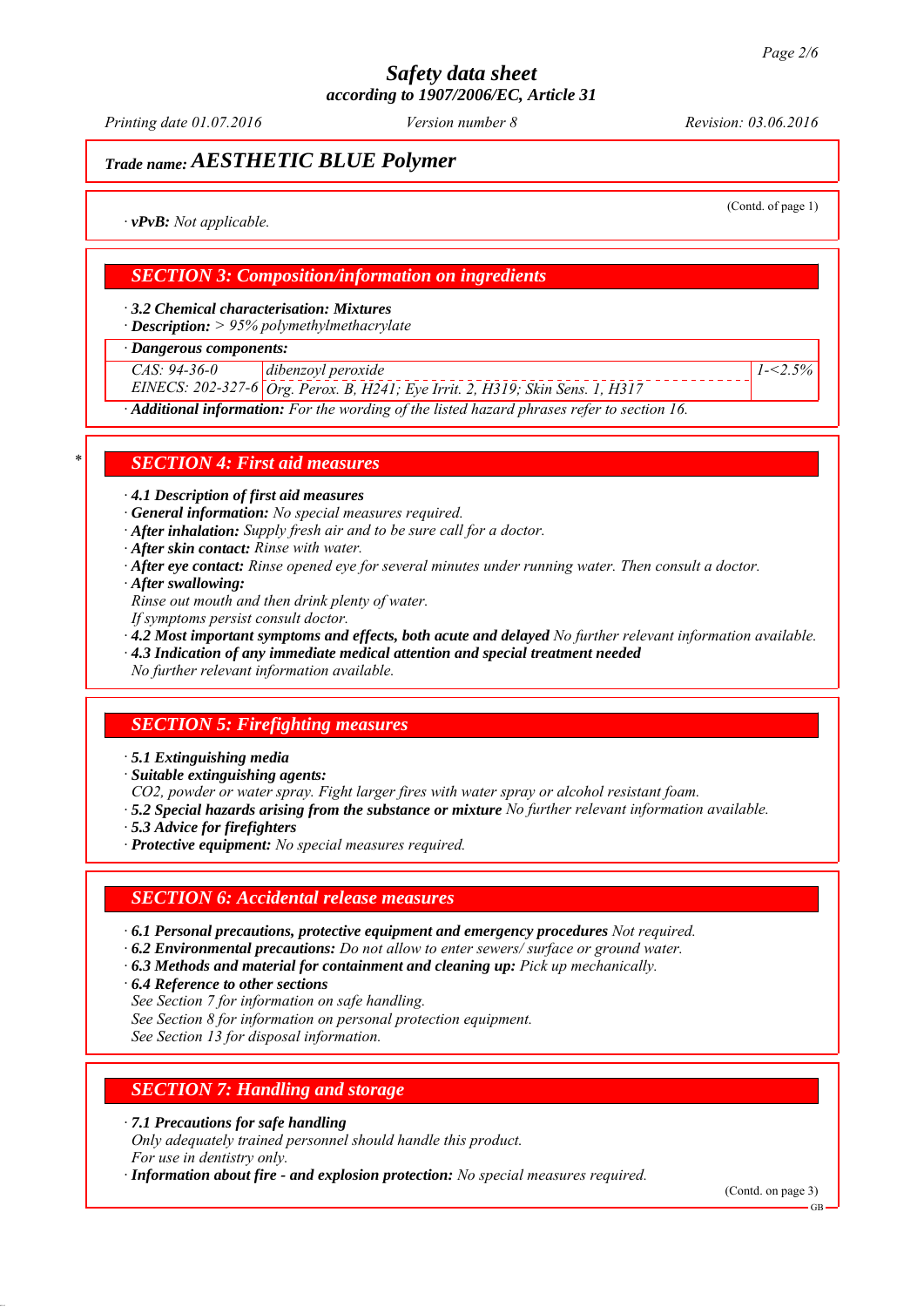*Printing date 01.07.2016 Revision: 03.06.2016 Version number 8*

# *Trade name: AESTHETIC BLUE Polymer*

(Contd. of page 2)

- *∙ 7.2 Conditions for safe storage, including any incompatibilities*
- *∙ Storage:*

*∙ Requirements to be met by storerooms and receptacles: Store only in the original receptacle.*

*∙ Information about storage in one common storage facility: Not required.*

*∙ Further information about storage conditions: Protect from heat and direct sunlight.*

*∙ 7.3 Specific end use(s) No further relevant information available.*

### *SECTION 8: Exposure controls/personal protection*

*∙ Additional information about design of technical facilities: No further data; see item 7.*

*∙ 8.1 Control parameters*

#### *∙ Ingredients with limit values that require monitoring at the workplace:*

*CAS: 94-36-0 dibenzoyl peroxide*

*WEL Long-term value: 5 mg/m³*

*∙ Additional information: The lists valid during the making were used as basis.*

- *∙ 8.2 Exposure controls*
- *∙ Personal protective equipment:*

*∙ General protective and hygienic measures: Usual hygienic measures for dental practice and dental laboratories. Keep away from foodstuffs, beverages and feed. Wash hands before breaks and at the end of work. Avoid contact with the skin.*

*∙ Respiratory protection: Use respiratory protective device against the effects of dust.*

*∙ Protection of hands:*



*Protective gloves*

*After use of gloves apply skin-cleaning agents and skin cosmetics.*

*∙ Material of gloves*

*Butyl rubber, BR Chloroprene rubber, CR*

*Natural rubber, NR*

*Nitrile rubber, NBR*

*Fluorocarbon rubber (Viton)*

*Selection of the glove material on consideration of the penetration times, rates of diffusion and the degradation*

*∙ Penetration time of glove material*

*The exact break through time has to be found out by the manufacturer of the protective gloves and has to be observed.*

*∙ Eye protection: Safety glasses*

### *SECTION 9: Physical and chemical properties*

#### *∙ 9.1 Information on basic physical and chemical properties*

*∙ General Information*

- *∙ Appearance:*
- *Form: Powder Colour: According to product specification ∙ Odour: Characteristic*

(Contd. on page 4)

GB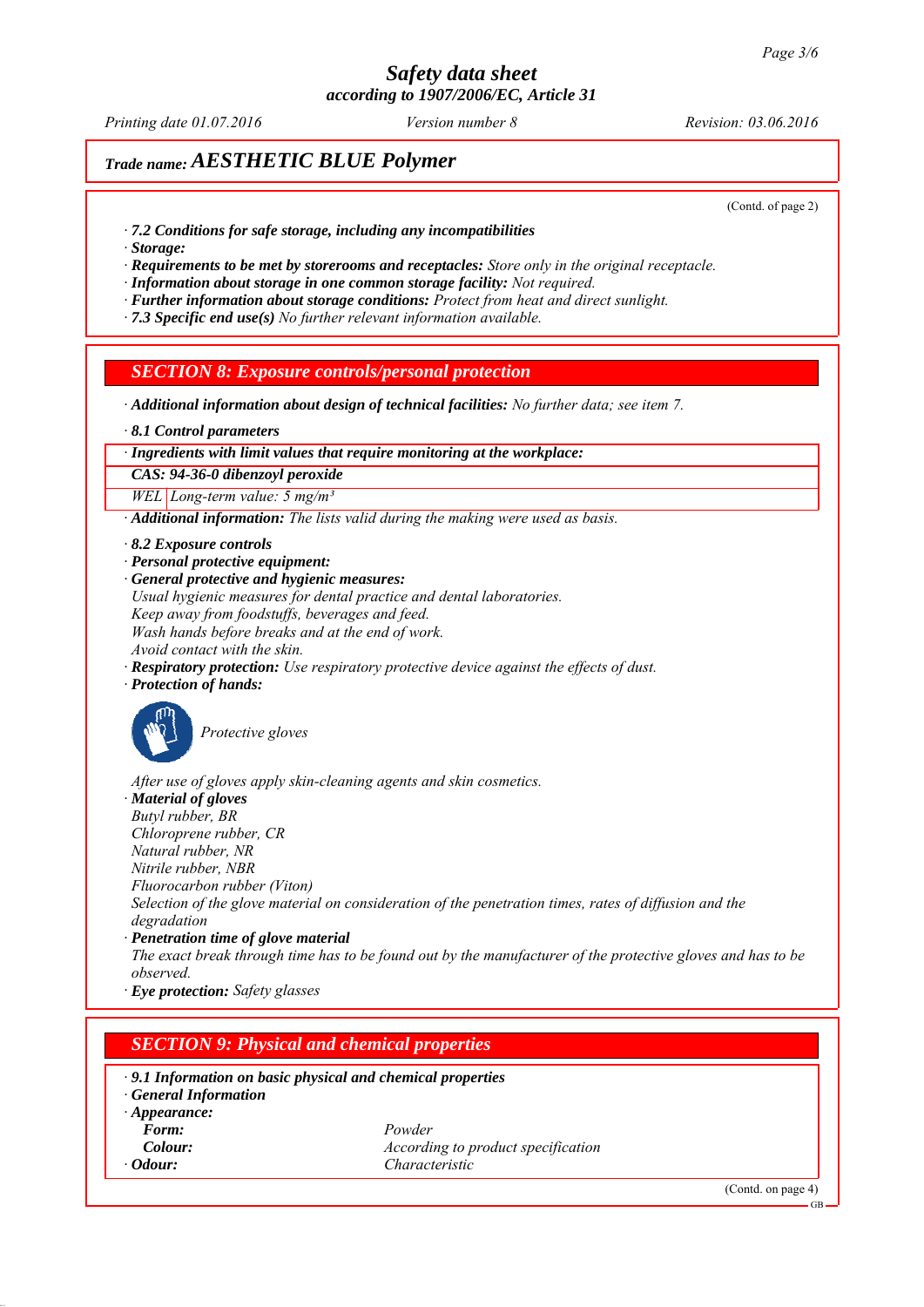*Printing date 01.07.2016 Revision: 03.06.2016 Version number 8*

# *Trade name: AESTHETIC BLUE Polymer*

|                                                            | (Contd. of page 3)                            |
|------------------------------------------------------------|-----------------------------------------------|
| • Odour threshold:                                         | Not determined.                               |
| $\cdot$ pH-value:                                          | Not applicable.                               |
| $\cdot$ Change in condition                                |                                               |
| <b>Melting point/Melting range:</b>                        | 150 $\degree$ C                               |
| <b>Boiling point/Boiling range:</b>                        | Undetermined.                                 |
| $\cdot$ Flash point:                                       | 250 °C                                        |
| · Flammability (solid, gaseous):                           | Not determined.                               |
| · Self-igniting:                                           | Product is not selfigniting.                  |
| · Danger of explosion:                                     | Product does not present an explosion hazard. |
| · Explosion limits:                                        |                                               |
| Lower:                                                     | Not determined.                               |
| <b>Upper:</b>                                              | Not determined.                               |
| · Vapour pressure:                                         | Not applicable.                               |
| $\cdot$ Density at 20 $\cdot$ C:                           | $1.2$ g/cm <sup>3</sup>                       |
| $\cdot$ Relative density                                   | Not determined.                               |
| · Vapour density                                           | Not applicable.                               |
| $\cdot$ Evaporation rate                                   | Not applicable.                               |
| $\cdot$ Solubility in / Miscibility with                   |                                               |
| water:                                                     | Nearly insoluble.                             |
| · Partition coefficient (n-octanol/water): Not determined. |                                               |
| · Viscosity:                                               |                                               |
| Dynamic:                                                   | Not applicable.                               |
| Kinematic:                                                 | Not applicable.                               |
| $\cdot$ 9.2 Other information                              | No further relevant information available.    |

### *SECTION 10: Stability and reactivity*

*∙ 10.1 Reactivity No further relevant information available.*

*∙ 10.2 Chemical stability Stable under normal handling and storage conditions.*

- *∙ Thermal decomposition / conditions to be avoided: No decomposition if used according to specifications.*
- *∙ 10.3 Possibility of hazardous reactions No dangerous reactions known.*
- *∙ 10.4 Conditions to avoid No further relevant information available.*
- *∙ 10.5 Incompatible materials: No further relevant information available.*
- *∙ 10.6 Hazardous decomposition products: None under normal conditions of storage and use.*

# *\* SECTION 11: Toxicological information*

*∙ 11.1 Information on toxicological effects*

- *∙ Acute toxicity Based on available data, the classification criteria are not met.*
- *∙ Skin corrosion/irritation Based on available data, the classification criteria are not met.*
- *∙ Serious eye damage/irritation Based on available data, the classification criteria are not met.*
- *∙ Respiratory or skin sensitisation*
- *May cause an allergic skin reaction.*
- *∙ Additional toxicological information: No further relevant information available.*
- *∙ Germ cell mutagenicity Based on available data, the classification criteria are not met.*
- *∙ Carcinogenicity Based on available data, the classification criteria are not met.*
- *∙ Reproductive toxicity Based on available data, the classification criteria are not met.*

(Contd. on page 5)

GB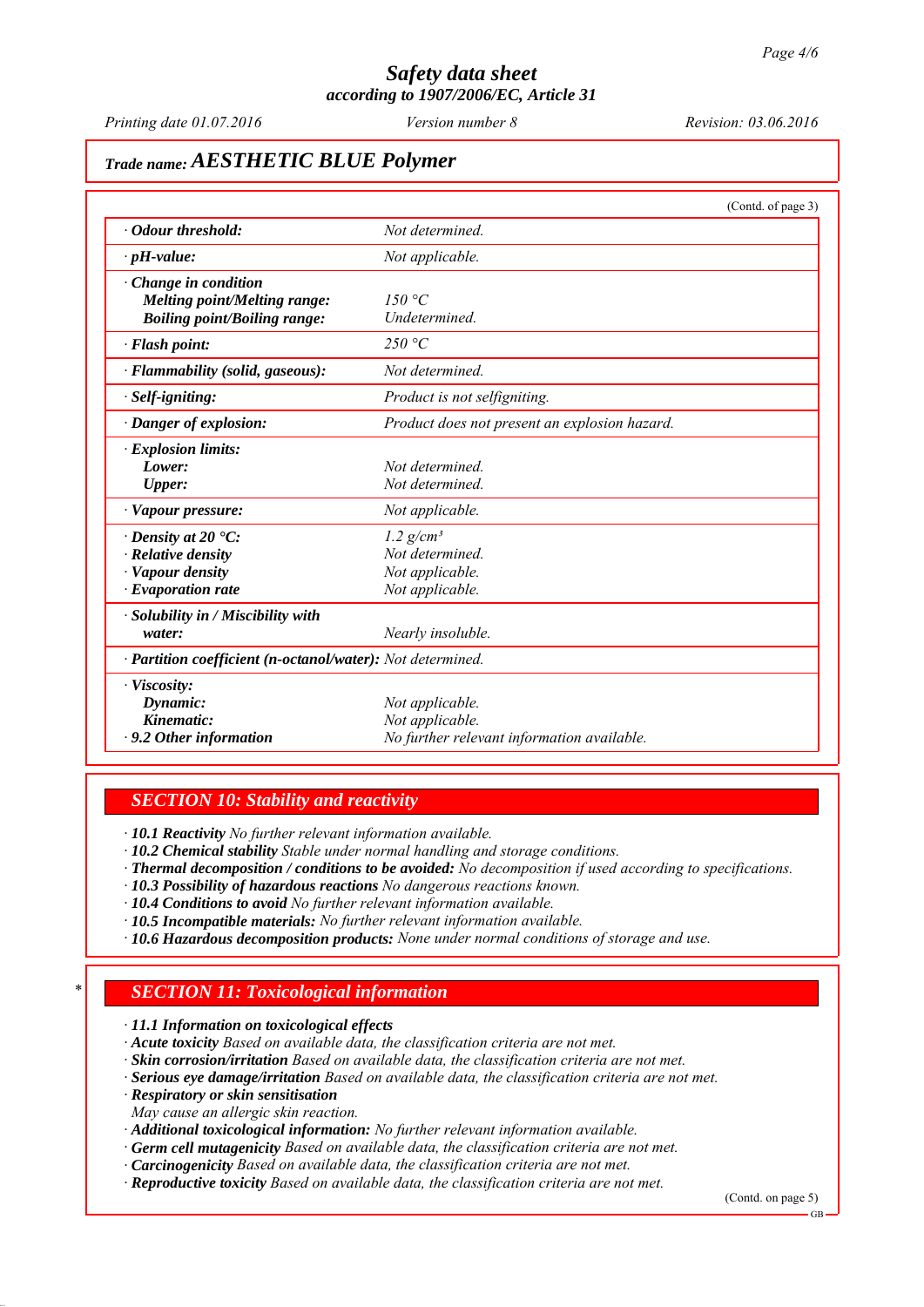*Printing date 01.07.2016 Revision: 03.06.2016 Version number 8*

(Contd. of page 4)

# *Trade name: AESTHETIC BLUE Polymer*

- *∙ STOT-single exposure Based on available data, the classification criteria are not met.*
- *∙ STOT-repeated exposure Based on available data, the classification criteria are not met.*
- *∙ Aspiration hazard Based on available data, the classification criteria are not met.*

## *SECTION 12: Ecological information*

#### *∙ 12.1 Toxicity*

- *∙ Aquatic toxicity: No further relevant information available.*
- *∙ 12.2 Persistence and degradability No further relevant information available.*
- *∙ 12.3 Bioaccumulative potential No further relevant information available.*
- *∙ 12.4 Mobility in soil No further relevant information available.*
- *∙ Additional ecological information:*
- *∙ General notes:*

*Water hazard class 1 (German Regulation) (Self-assessment): slightly hazardous for water Do not allow undiluted product or large quantities of it to reach ground water, water course or sewage system.*

- *∙ 12.5 Results of PBT and vPvB assessment*
- *∙ PBT: Not applicable.*
- *∙ vPvB: Not applicable.*
- *∙ 12.6 Other adverse effects No further relevant information available.*

### *SECTION 13: Disposal considerations*

- *∙ 13.1 Waste treatment methods*
- *∙ Recommendation*

*Take to an approved landfill or a waste incineration plant, under conditions approved by the local authority.*

*∙ Uncleaned packaging:*

*∙ Recommendation: Disposal must be made according to official regulations.*

### *SECTION 14: Transport information*

| $\cdot$ 14.1 UN-Number<br>· ADR,RID,ADN, ADN, IMDG, IATA                                                     | Void                                                                              |
|--------------------------------------------------------------------------------------------------------------|-----------------------------------------------------------------------------------|
| $\cdot$ 14.2 UN proper shipping name<br>· ADR,RID,ADN, ADN, IMDG, IATA                                       | Void                                                                              |
| $\cdot$ 14.3 Transport hazard class(es)                                                                      |                                                                                   |
| · ADR,RID,ADN, ADN, IMDG, IATA<br>· Class                                                                    | Void                                                                              |
| $\cdot$ 14.4 Packing group<br>· ADR, RID, ADN, IMDG, IATA                                                    | Void                                                                              |
| $\cdot$ 14.5 Environmental hazards:<br>$\cdot$ Marine pollutant:                                             | No                                                                                |
| $\cdot$ 14.6 Special precautions for user                                                                    | Not applicable.                                                                   |
| $\cdot$ 14.7 Transport in bulk according to Annex II of<br><b>Marpol and the IBC Code</b><br>Not applicable. |                                                                                   |
| · Transport/Additional information:                                                                          | Product is not classified as a dangerous good for transport<br>(ADR, IMDG, IATA). |
|                                                                                                              | (Contd. on page 6)                                                                |